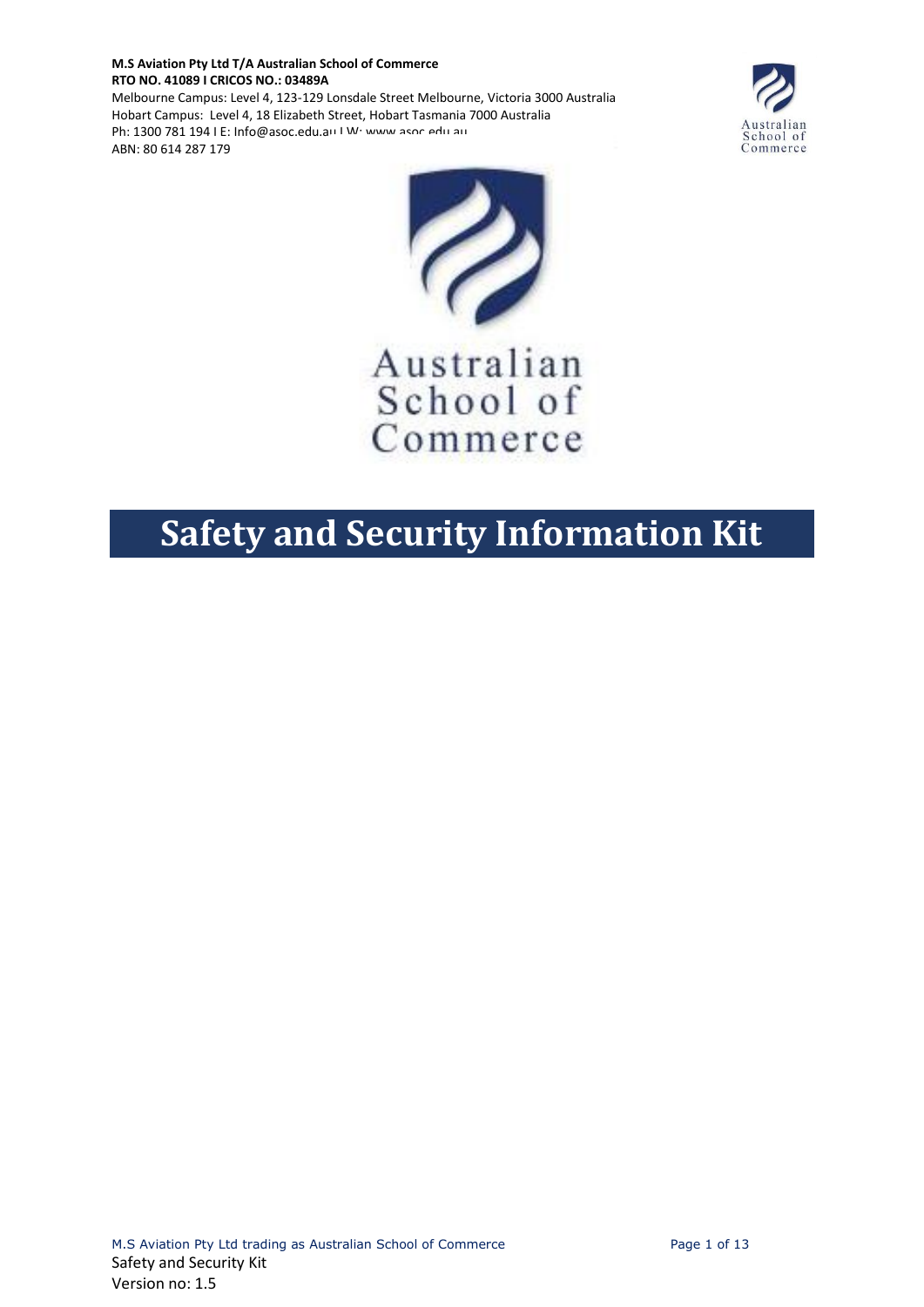

This Kit has been designed to ensure that all students and staff are fully informed of these safety and security requirements including Emergency Procedures that affect their personal safety.

ASOC's Chief Executive Officer (CEO) will be responsible for the implementation and maintenance of the policy and ensuring that student, staff and contractors are fully aware about and comply with application and associated procedures. Safety depends on the cooperative effort of everyone concerned.

Safety and security is collective responsibility

#### **Management**

- Ensuring that activities are resourced to the extent necessary to ensure the health and safety of persons either performing or who are affected by those activities.
- Implementing safety measures within their control in accordance with legislative requirements.
- Providing information, instruction, training and supervision to all persons under their control, including contractors and visitors to ensure that any risk is minimised.
- The formulation, promulgation and review of specific safety rules for activities conducted within the area under their control.

#### **All employees of School are:**

- Responsible for safe work practices consistent with the extent of their control or influence over working conditions and methods.
- Required to co-operate with management in achieving a safe and healthy workplace.
- Required to take reasonable care for their own health and safety and of anyone else who may be affected by their actions
- Encouraged to actively contribute to the continuous improvement of the School's health and safety policies and procedures.

## **Visitors, Contractors and Students:**

Are required to comply with all reasonable instructions given, consistent with their protection as well as the protection of others whilst on campus.

As an employee, it is your right to work in a healthy and safe environment and to be provided with information about hazards as well as opportunities for training and supervision to minimise these hazards.

It is your responsibility to co-operate with Australian School of Commerce in its legislative responsibility to secure the health and safety of staff, students and visitors and to ensure the safe working practices of students. The OH&S policy ensures that a safe and healthy environment is provided for all students and employees in the School.

All accidents, whether injury producing or not, must be reported to the CEO /Critical Indent officer. The reporting of injuries enables us to investigate and eliminate hazards and unsafe work practices, thus ensuring safe work conditions for employees.

Always remember to:

- Use safe work practices
- Ensure the equipment you use are safe.
- Speak up if you see an unsafe condition or work practice.
- Seek advice from the staff or the CEO
- Assist ASOC to promote a safe workplace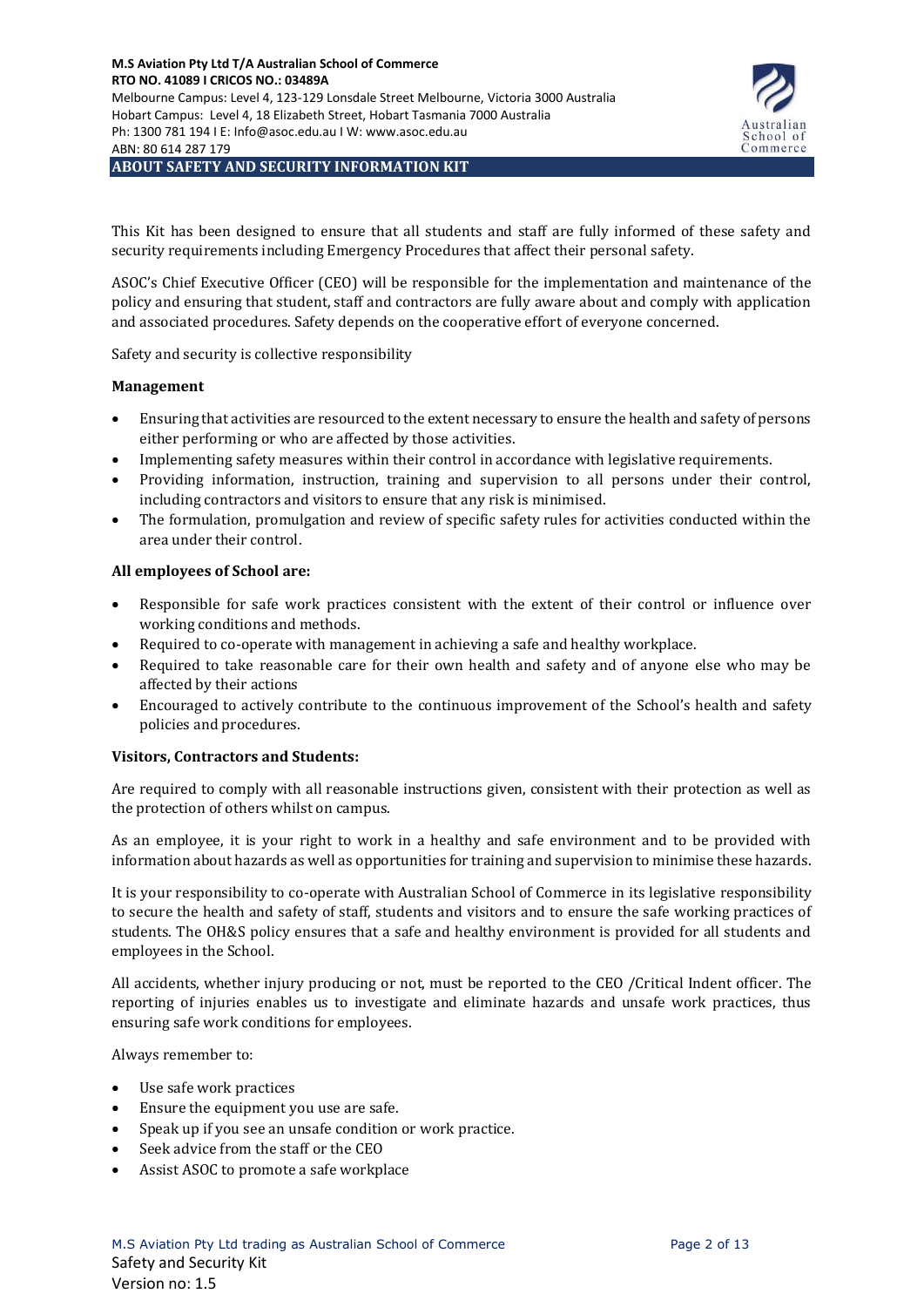

## **International Student Safety Procedures:**

- All classes will be timetabled to finish between 7:00 a.m. to 10:00 p.m. (7 days a week i.e. Monday to Sunday).
- No classes will be timetabled for more than eight hrs per day, including breaks.
- Students are advised not to walk in dark areas, take short cuts and should leave in-group after evening classes.
- All students will be provided with support service and welfare information at orientation, and through Student's handbooks.
- ASOC has employed a full-time student services officer who is available to students to discuss issues that may be adversely affecting on their studies.
- All staffs, including academic, marketing and administrative staff, are expected to exercise a pastoral concern for students and to assist them as best they can and, as appropriate to the staff member's position.
- ASOC has a Critical Incident Policy and procedure, which includes emergency evacuation procedures. It is available to all staff and students through website, Student's Handbook and copy can be made available from the reception.
- ASOC has an access and equity and procedure, which includes procedure to deal with discrimination, sexual harassment and bullying, it is available to all staff and students through website and copy at Reception.
- All staff and students must exercise duty of care towards their colleagues and fellow students in implementation of these procedures.

## **MANAGING SAFETY AND SECURITY ON AND OFF CAMPUS**

Australian School of Commerce is committed to providing and maintaining a safe and healthy environment for the benefit of all students, visitors and employees.

Students and staff are required to observe any lawful directions given by a staff member of Australian School of Commerce (ASOC) in order to ensure the safety of individuals and the orderly conduct of learning programs in line with the OH&S Legislation.

## **ON CAMPUS SAFETY**

*When you are at ASOC during the day or night, here are some tips to help keep you safe:*

- Make sure you observe safety signs, read instructions and are aware of the security and emergency arrangements at ASOC campus.
- First aid box is available on the campus. Students can seek help from the reception if they need first aid assistance.
- Check train, tram or bus shuttle services timetable before leaving campus for out of office hours.
- If you drive to ASOC campus, try to park close to campus and use well-lit car parks.
- When leaving ASOC at night, try to walk with a friend or group, and take paths that are well lit and ideally frequently used by other people*.*

## ➢ **Using the equipment on campus**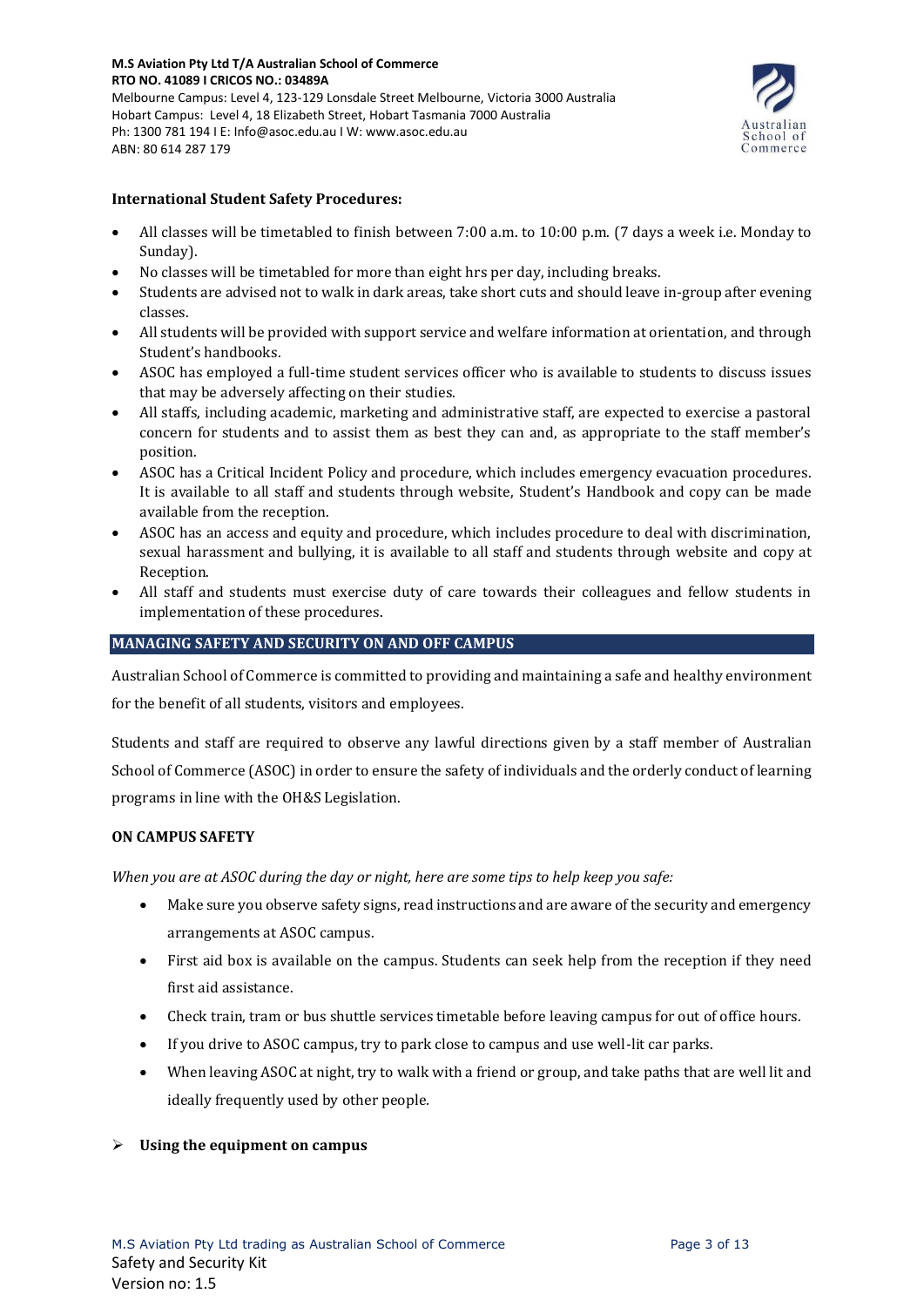Melbourne Campus: Level 4, 123-129 Lonsdale Street Melbourne, Victoria 3000 Australia Hobart Campus: Level 4, 18 Elizabeth Street, Hobart Tasmania 7000 Australia Ph: 1300 781 194 I E: Info@asoc.edu.au I W: www.asoc.edu.au ABN: 80 614 287 179



When using equipment on campus, you should read manufacturer /operating instructions and if unsure, ask staff member for help. Make sure you switch power off during plugging off any equipment. Make sure wires are not lose or damaged. Use personal protective equipment (PPE) wherever required. Some danger associated with equipment includes electric shock with electrical equipment, burns using

microwave or hot water kettle or using hot water in toilets or sinks, eyes strain with long use of computers, paper cuts while using printer, etc.

Do not engage in horseplay or self-repair while dealing with equipment at campus.

## ➢ **Using the internet**

When using internet on campus, you should protect yourself against spam, online scams like 'phishing,' online bullying and identity theft. Do not open suspicious links and mails.

You can find more information about protecting yourself online at<https://www.australia.gov.au/> (opens in a new window). Many Australian internet service providers also offer guidance so check their website as well*.*

# ➢ **Security**

Although the School takes every care to provide a secure study environment, students are strongly advised to keep personal and valuable items with them at all times when on the Campus. The School is not liable for any loss of personal property. If you have any concerns for your safety or personal belongings, notify reception immediately.

# ➢ **EMERGENCY**

If ASOC needs to be evacuated, the staff authorised to conduct safety procedures will give you instructions.

## **Fire**

If you can see or smell smoke or flames, tell the nearest staff member immediately. If the alarm sounds, listen and obey the trainer's instructions. With your trainer, walk down the nearest fire exit stairs quietly and calmly. The allocated safety staff will guide you to exit the building. Safety Warden will cross check with trainers to make sure all students are present and accounted for.

## **In case of Emergency Evacuation**

In the case of emergency or a fire drill, your cooperation is appreciated. Follow your trainer's instructions and leave the premises in a calm and orderly manner. Designated meeting places are indicated on evacuation signs throughout the building.

- **Do not panic**: immediately prepare to leave the building by the nearest and safest exit.
- Assist any person with disability to leave the building.
- Do not attempt to carry people down stairs.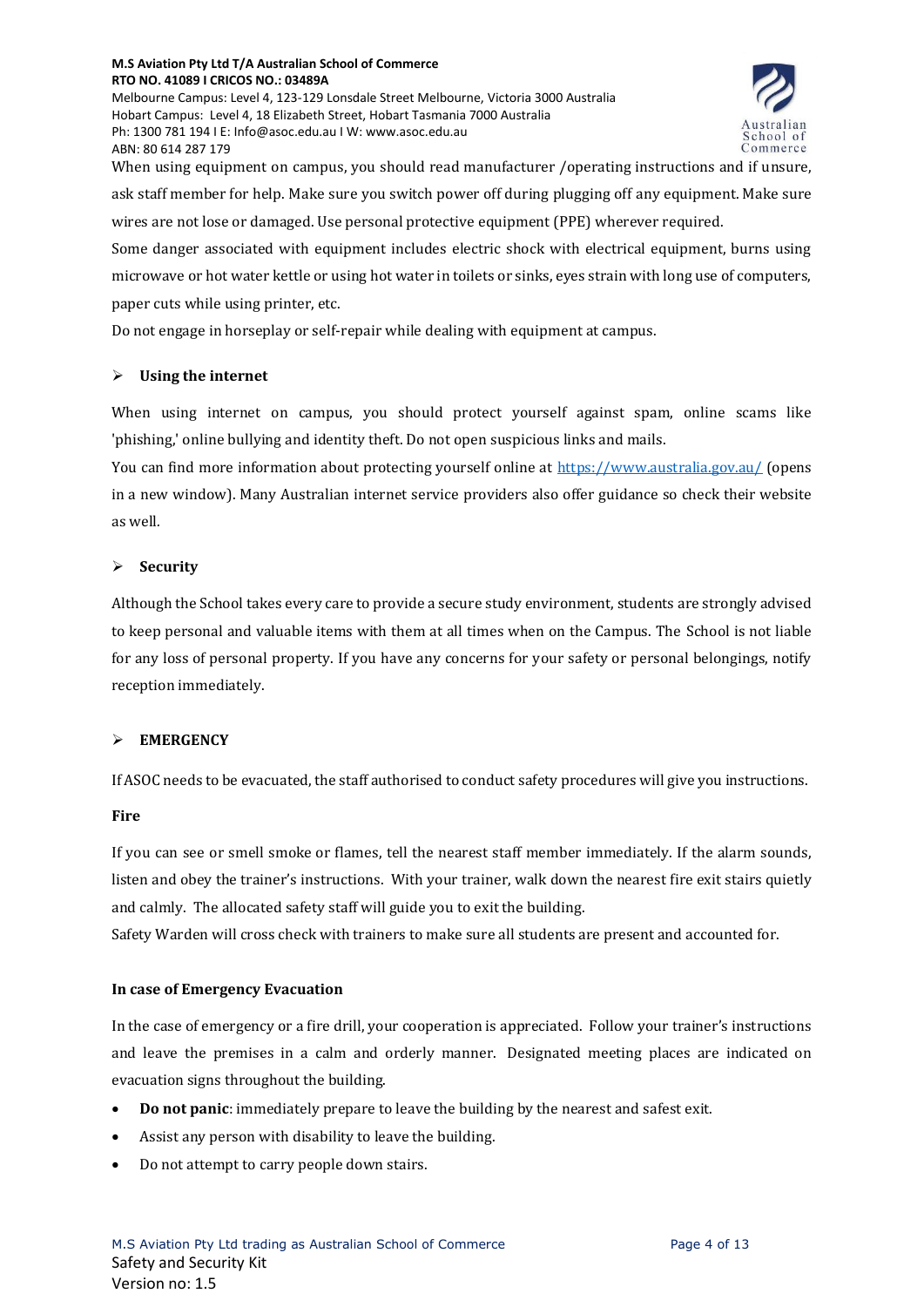

- Walk quickly and calmly to the designated assembly area for your building or as advised by a Warden or Fire and Emergency Services personnel.
- **Do not use the Lifts.**

ABN: 80 614 287 179

- Remain at the assembly area (in groups) until instructed to leave by a Warden or Fire and Emergency Services personnel.
- Do not re-enter the building until informed that it is safe to do so by a Warden or Fire and Emergency Services personnel. Do not enter a building in alarm.

# **Bomb threats and Scare**

# **On receipt of telephoned bomb threats**

- Remain calm and do not do or say anything that may encourage irrational behavior.
- Keep the caller talking (do not hang up) as this may assist in tracing the call, but do not agitate the caller.
- If possible, attract someone's attention and request that they notify security/emergency response services or security of the campus building.
- Note as many details as possible including:
	- exact wording of the threat
	- background noises
	- Characteristics of caller's voice (gender, accent, delivery, speech defects, manner and estimate of age).
	- ask for the location of the device, no matter how general
	- Ask for the time of detonation.
- When the call has ended, secure the phone to prevent any call being made on it.
- If not done previously notify ASOC staff.

## **Suspicious item/bomb threat in campus**

You may encounter a suspicious item unexpectedly or while conducting a search as part of your facility or employer's Bomb Threat Response Plan. If it appears to be a suspicious item, follow these procedures:

- Remain calm.
- Do NOT touch, tamper with, or move the package, bag, or item.
- Notify authorities immediately
- Notify ASOC staff on campus
- **Call 000 if no one is available.**
- Explain why it appears suspicious.
- Follow instructions.
- ASOC staff and/or law enforcement will assess the situation and provide guidance regarding shelter-in-place or evacuation.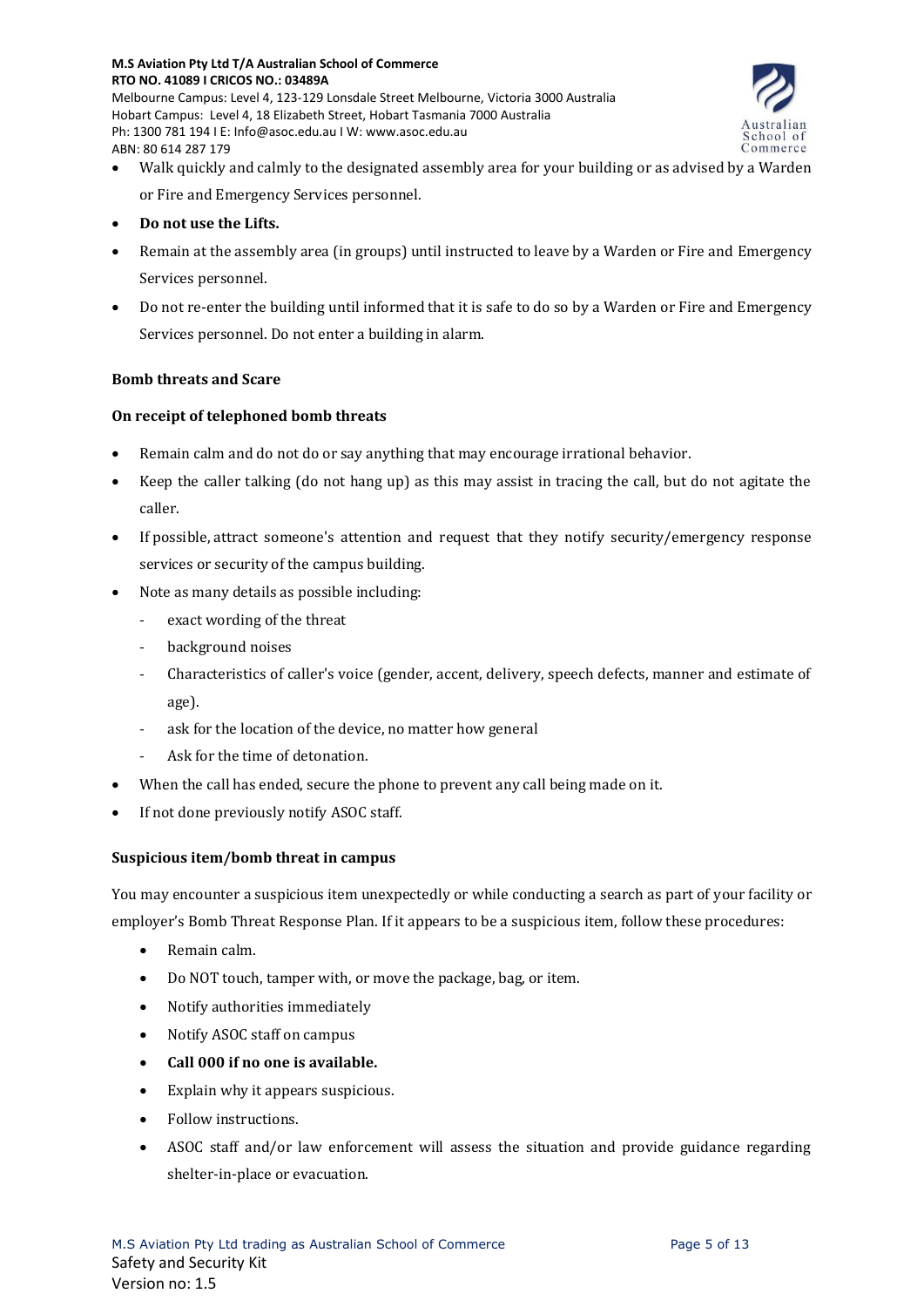

- If no guidance is provided and you feel you are in immediate danger, calmly evacuate the area. Distance and protective cover are the best ways to reduce injury from a bomb.
- Be aware. There could be other threats or suspicious items.

# ➢ E**MERGENCY CONTACT LIST AND EMERGENCY PROCEDURE**

| <b>EMERGENCY SERVICE</b>                               | <b>CONTACT NUMBER</b>                                                                                                                                                       |
|--------------------------------------------------------|-----------------------------------------------------------------------------------------------------------------------------------------------------------------------------|
| <b>Emergency Fire Police Ambulance</b>                 | 000 (zero, zero, zero)                                                                                                                                                      |
| <b>State Emergency Services (SES)</b>                  | 132 500                                                                                                                                                                     |
| Non-Emergency Police                                   | 131 444, 9247 6666                                                                                                                                                          |
| Poisons Information Centre [24 hours]                  | 131 126                                                                                                                                                                     |
| Care Ring: 24-hour counselling service                 | 136 169                                                                                                                                                                     |
| Life Line: 24-hour service                             | 131 114                                                                                                                                                                     |
| Public transport & timetables                          | Melbourne: 131 638 or<br>https://www.ptv.vic.gov.au/timetables<br>Hobart:<br>https://www.transport.tas.gov.au/passenger/passe<br>ngers/public transport timetables and maps |
| <b>Accident Towing</b>                                 | 131 176                                                                                                                                                                     |
| Dentists: Dental Hospital Service [Emergency<br>Only]. | 9341 1040                                                                                                                                                                   |
| Maritime and Aviation Rescue                           | 96743000                                                                                                                                                                    |
| Nurse On Call : AMA Victoria's Doctor Search           | 1300 606024                                                                                                                                                                 |
| <b>Hobart Community Health Nursing Service</b>         | https://www.dhhs.tas.gov.au/service_information/<br>services files/RHH/treatments_and_services/comm<br>unity nursing service/hobart community nursing                       |

For more emergency services numbers

visit: [http://www.onlymelbourne.com.au/melbourne\\_details.php?id=4518](http://www.onlymelbourne.com.au/melbourne_details.php?id=4518)

<http://ambulance.tas.gov.au/links>

## ➢ **COVID-19 Awareness and Prevention**

ASOC ensures COVID-19 awareness and prevention in order to keep a safe learning environment for everyone on campus, so standard protocols may still apply such as:

- Wearing a fitted mask
- Sanitizing hands upon entry
- Physical distancing 1.5 meters should be followed where practicable to ensure safety

Should you feel unwell or have symptoms such as cough, running nose, sore throat, shortness of breath or loss of smell or taste you should not visit the institute and we recommend obtaining a COVID – 19 Test. Contact your nearest medical centre or call 000 if conditions get severe.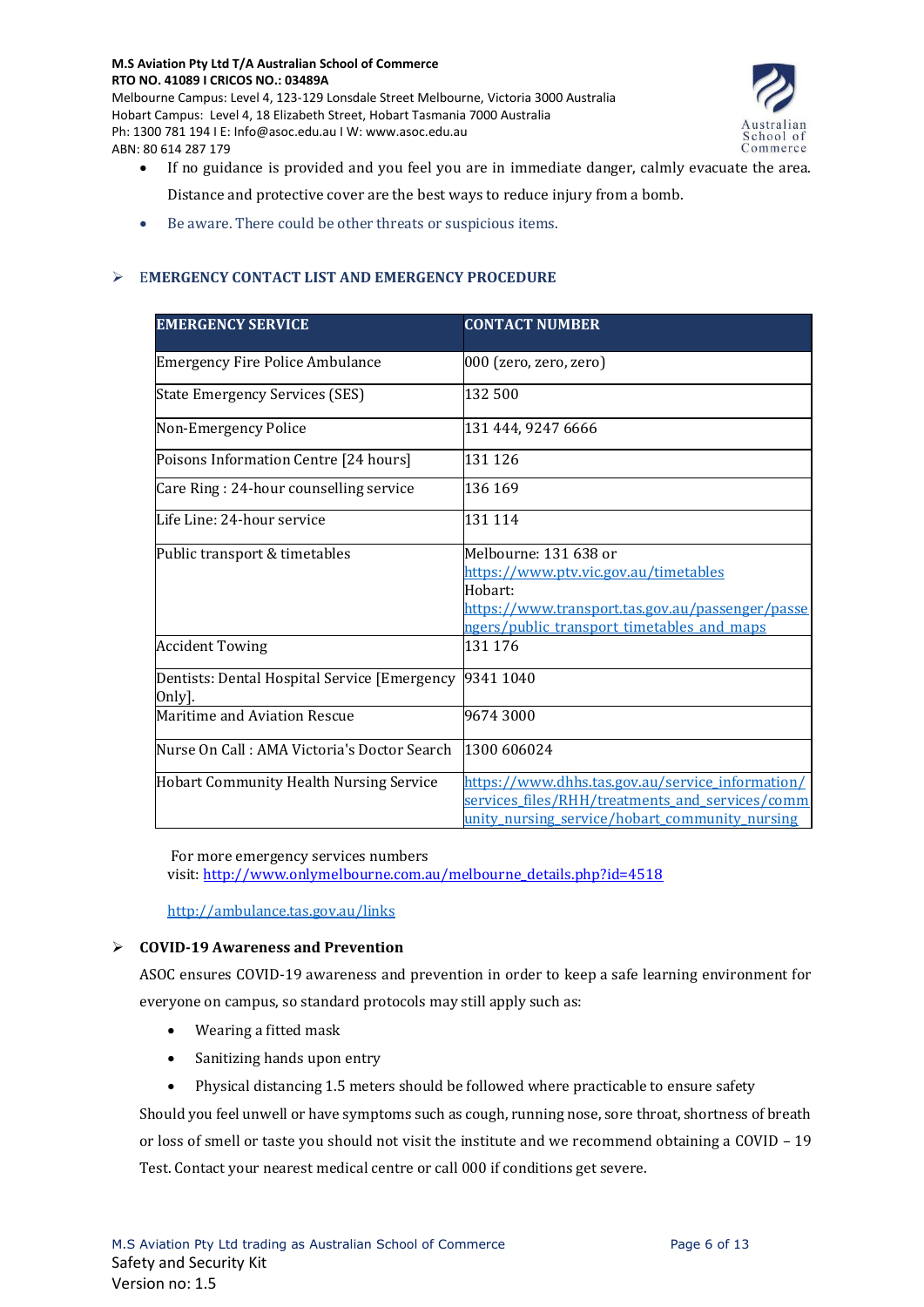Melbourne Campus: Level 4, 123-129 Lonsdale Street Melbourne, Victoria 3000 Australia Hobart Campus: Level 4, 18 Elizabeth Street, Hobart Tasmania 7000 Australia Ph: 1300 781 194 I E: Info@asoc.edu.au I W: www.asoc.edu.au ABN: 80 614 287 179



For any other information on current COVID safe practices in place, please call ASOC at 1300 781 194 or send an email enquiry a[t info@asoc.edu.au.](mailto:info@asoc.edu.au)

# ➢ **Emergency Procedures**

It is most important that you are aware of the correct procedures to follow in emergency situations.

- If you are NOT attending classes and/or are NOT present at ASOC's campus and an emergency arises, please call Ph.: +61 433 549 626.
- If you are attending classes, or present at ASOC's location and anything happens to you, or to a fellow student, or to anyone, please follow the steps detailed below:

## **Critical incident officer: CEO-Sukhdeep Singh -0433 549 626**

#### **1. Medical Emergency**

- Make sure there is no danger to you or to the victim(s);
- If possible, advise ASOC's critical indent officer;
- If necessary, you may be required to:
- **CALL an AMBULANCE – DIAL 000, POISONS 13 11 26**
- Someone will ask what service you need-tell him or her "AN AMBULANCE". They will then put you through to the ambulance service who will ask you some questions.
- Check that you know the address where you are so you can tell the ambulance officer.

#### **ADDRESS:**

Melbourne Campus: Level 4, 123-129 Lonsdale Street Melbourne, Victoria 3000 Australia Hobart Campus: Level 4, 18 Elizabeth Street, Hobart Tasmania 7000 Australia

- Keep the victim calm and get help.
- If the person is conscious, ask questions and get information such as:
	- o How did this happen?
	- o Are they in pain and where is the pain?
	- o Has it happened before?
	- o Are they on medication?
	- o Who is their next of kin or is there someone they should notify?
	- o AND ANY OTHER INFORMATION you can get.
- If the patient is NOT conscious:
	- Do not disturb or move the patient unless the injured person is in further danger. Call for help.
	- Check if the person has a medical bracelet or locket with information, e.g. diabetes, heart condition, epilepsy, etc.

All of the above helps to ensure that the sick or injured person receives the most appropriate treatment from the ambulance officers and the hospital staff.

## **2. CHEMICAL SPILLS AND TOXIC FUMES:**

If there is a large spill of chemicals or you are experiencing strong fumes:

- Tell a staff member of ASOC about the emergency.
- You may be required to dial 000. Someone will ask what service you need tell them what the problem is – either toxic fumes or a chemical spill. They will usually put you through to the fire service who will ask you some questions, give them all the information you can:
	- Address of the spill location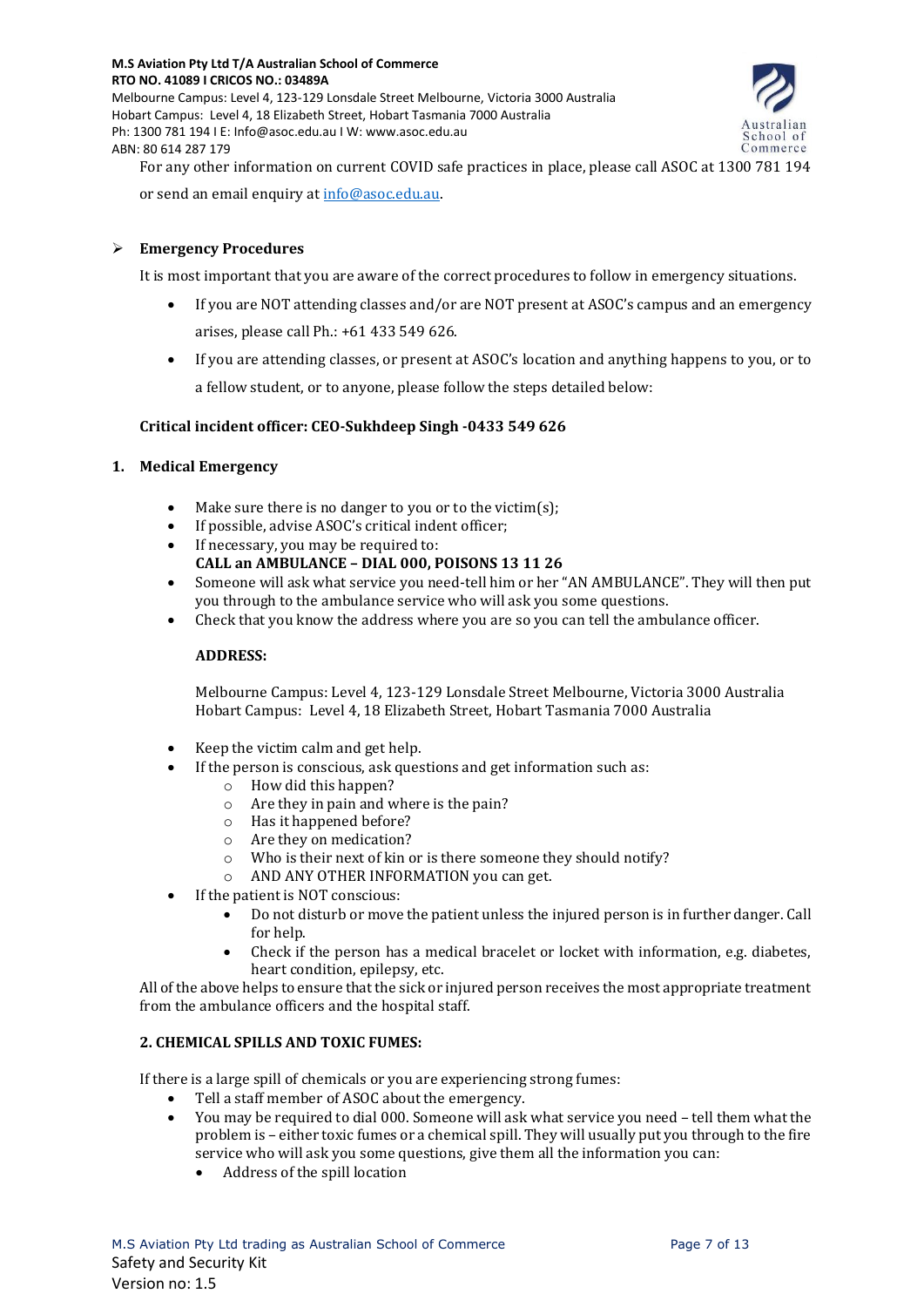Melbourne Campus: Level 4, 123-129 Lonsdale Street Melbourne, Victoria 3000 Australia Hobart Campus: Level 4, 18 Elizabeth Street, Hobart Tasmania 7000 Australia Ph: 1300 781 194 I E: Info@asoc.edu.au I W: www.asoc.edu.au ABN: 80 614 287 179

School of Commerce

- Type of chemical (if known)
- Is there a risk of fire?
- Is anyone hurt and how many?
- evacuate the area
- Ask everyone to move to a safe area in an orderly manner. Keep people together so that you can account for everyone.
- Most chemicals have toxic fumes. Depending on the amount of chemical spilled, you may need to evacuate the whole building or just the affected area
- if possible open the windows and doors to allow the fumes to escape
- if there is a danger of fire, evacuate and leave it to the professionals to deal with.

#### **3. GAS LEAKS ARE ALSO TOXIC.**

- Contact a member of staff. If possible, turn the gas off at the mains and open the doors and windows to allow the fumes to escape.
- DO NOT SMOKE OR CREATE A FLAME! This can cause an explosion.
- If there is a risk of fire, or explosion, evacuate immediately.

# **IN CASE OF EMERGENCY**

#### **EVACUATION TIPS**

- DIAL 000 or notify ASOC staff.
- Check that no one else is in the area.
- If there is no danger to you, assist any injured people.
- Leave via the nearest emergency exit.
- Do not use the lifts.
- Go direct to the designated meeting point.
- Remain there until School staff member has checked that everyone is present.
- Do not leave this area until you are told to leave by ASOC staff member, or the police.
- Do not go back into the building until the police or fire brigade tells you it is safe to do so.

#### **OFF SAFETY CAMPUS**

While Australia is generally a safe place to live and study, it is still important that you take precautions to reduce the chance of an incident occurring.

#### **Going out**

When you are out with friends or by yourself, here are some simple things to consider:

- Always plan your trip home, especially at night. You may want to pre-book a taxi or arrange transport with a friend. Always make sure you have enough money to get home.
- Try to travel with a friend or in a group.
- Keep your bag and belongings close to your body and where you can always see them.
- Never hitch hike.
- If you do not have a mobile phone, make sure you have a phone card or money to make a phone call.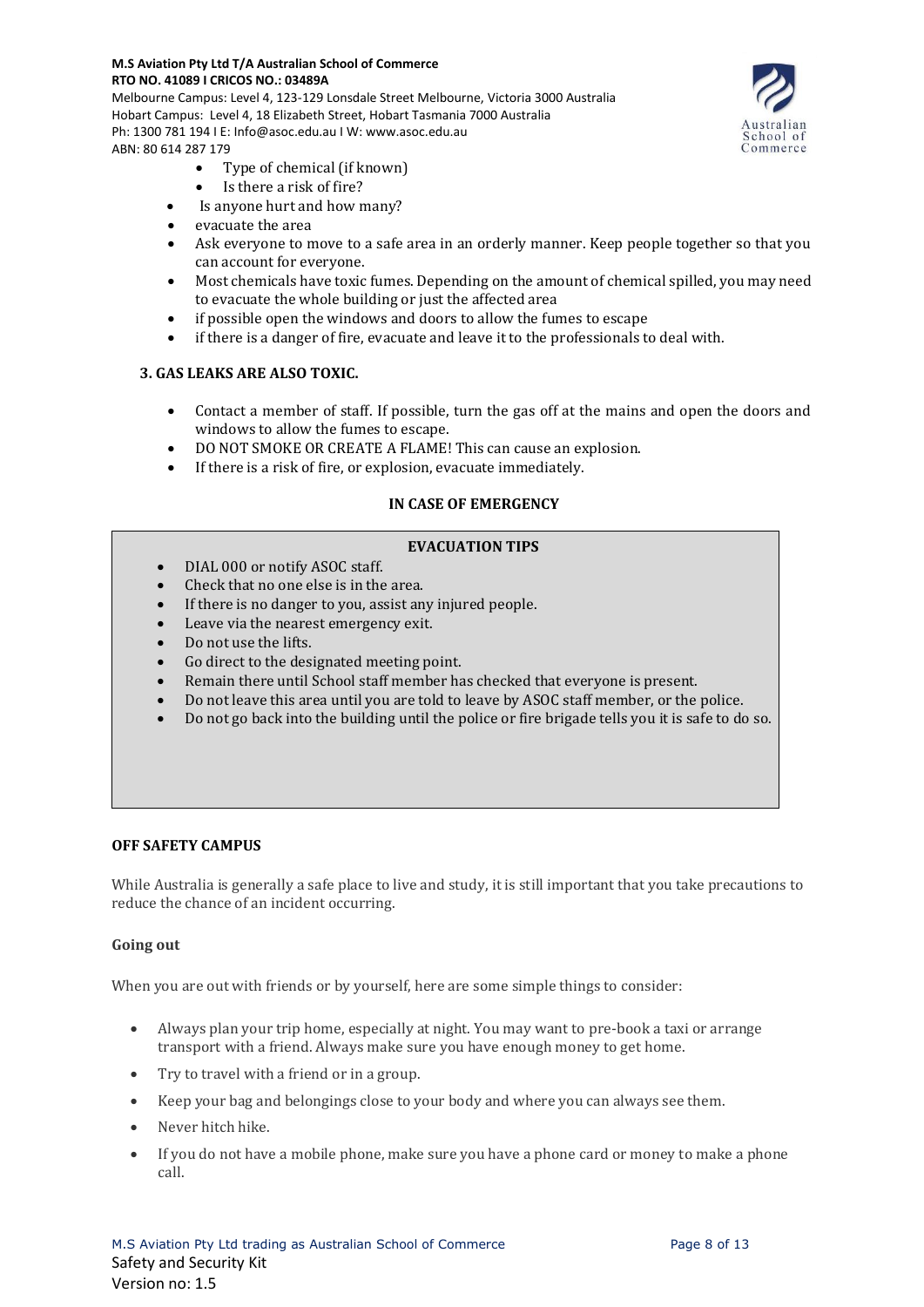Melbourne Campus: Level 4, 123-129 Lonsdale Street Melbourne, Victoria 3000 Australia Hobart Campus: Level 4, 18 Elizabeth Street, Hobart Tasmania 7000 Australia Ph: 1300 781 194 I E: Info@asoc.edu.au I W: www.asoc.edu.au ABN: 80 614 287 179



- Where available, use pedestrian walkways and cross the street at pedestrian crossings or lights.
- Leave valuables at home, if you do not need to take them with you. This includes jewellery, electronic equipment such as iPads and your passport. If you have recently arrived and do not have anywhere permanent to live yet, talk to your School's student support staff about secure storage facilities on campus.
- Do not carry large amount of money with you. You can access your money at ATMs found in shops, supermarkets, petrol stations, shopping malls, bars, shop fronts and many other public places.
- **Call 000 in the event of an emergency**. Remember, calls to 000 are free of charge.

## **Public transport**

Public transport is reliable and widely used in Australia, particularly in metro and urban areas. A number of security measures have been implemented to maximise the safety of public transport users including security officers and guards, help points, good lighting and security cameras. However, you should still use caution when travelling on public transport:

- Avoid isolated bus, rail and tram stops.
- Check transport timetables to avoid long waits, particularly at night.
- Train carriages nearest to the driver or guard are lit and safest at night.
- If you find yourself left in a train carriage on your own or with only one other person, you may feel more comfortable moving to another carriage.

#### **Taxis**

Some tips when using taxis in Australia:

- Sit wherever you feel most comfortable it is normal for passengers to sit in the front or the rear of the taxi.
- Always ensure you know the address of your destination before getting into the taxi.
- Tell the driver the route you would like to take to your destination, and do not be afraid to speak up if the driver takes you to a different route, particularly one you are unfamiliar with.
- If you do not want the driver to know exactly where you live, get them to drop you off a short distance away.

#### **Beach safety**

The person most likely to die from drowning in Australia is either very young (under 5 years of age) or a foreign visitor/student

Always obey signs while being at beach.

- Apply lots of sunscreen
- Swim only in guarded beaches
- Beware of undercurrent tides

For more information visit link:<https://www.healthdirect.gov.au/beach-safety>

#### **Sun safety**

Australia has one of the highest rates of skin cancer in the world. In 2013, more than 2,200 Australians died from this almost entirely preventable disease. Fortunately, being Sun Smart is a simple and effective way to reduce your risk of developing skin cancer.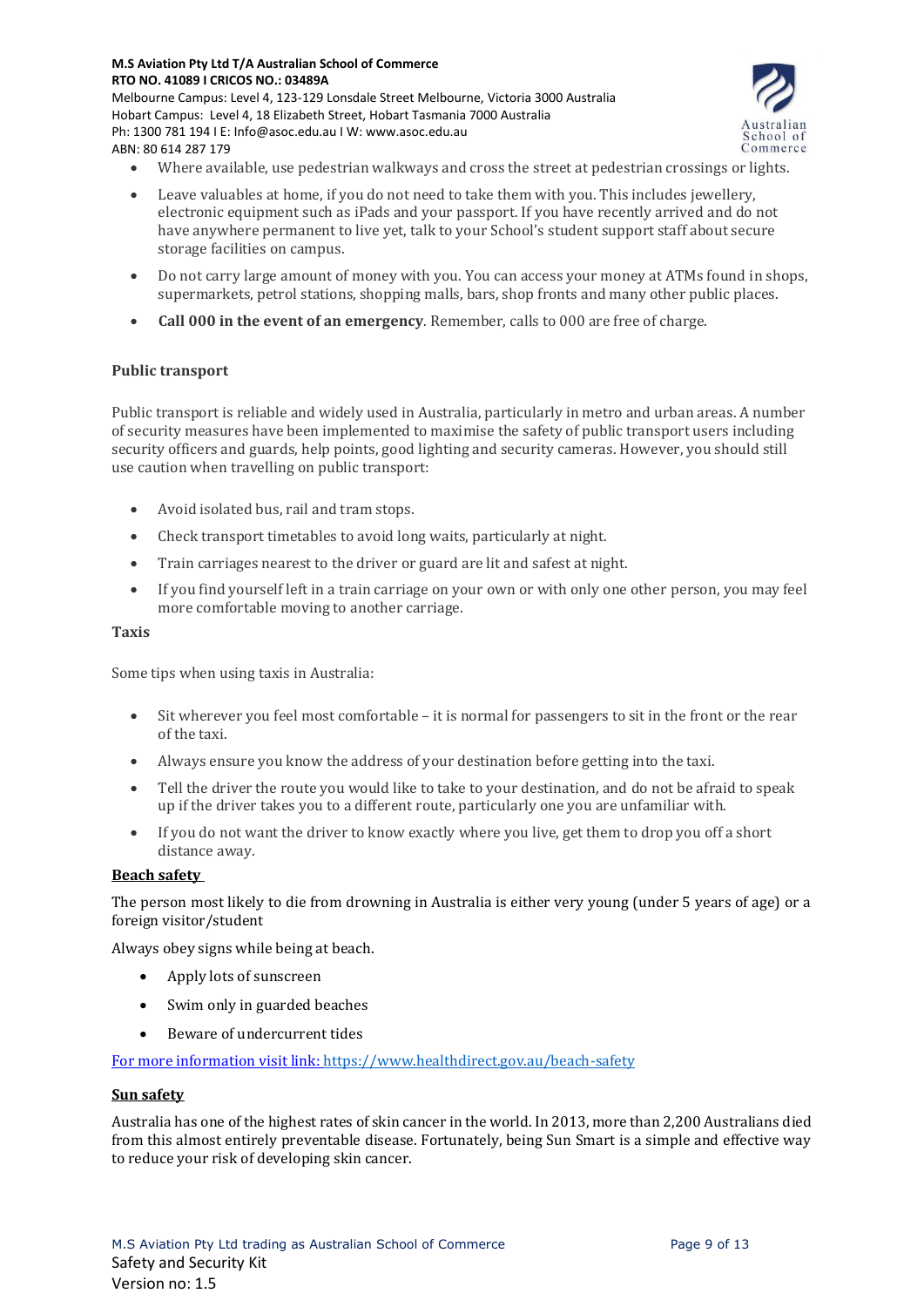Melbourne Campus: Level 4, 123-129 Lonsdale Street Melbourne, Victoria 3000 Australia Hobart Campus: Level 4, 18 Elizabeth Street, Hobart Tasmania 7000 Australia Ph: 1300 781 194 I E: Info@asoc.edu.au I W: www.asoc.edu.au ABN: 80 614 287 179



- Make sure you use plenty of sun's screen
- Wear full sleeve clothing, hat, sunglasses
- <https://www.cancer.org.au/preventing-cancer/sun-protection/>

**For more information click on:** <https://www.cancer.org.au/preventing-cancer/sun-protection/>

While living in Australia, Melbourne students must observe safety signs, be attentive while using escalators, road crossings and public transport. It is advisable to use first carriage on the train while traveling late nights. Avoid taking shortcuts through dark lanes, parks while walking late night. When leaving after late night classes from campus it is advisable to walk in groups, stay in lit up area of station, preferably within reach of emergency intercom at the station.

While walking always observe crossing lights, while driving observe road signs and adhere to speed limits. For more information about safety and security of living in Australia, please visit

<https://www.studyinaustralia.gov.au/english/live-in-australia/health-and-safety/personal>

<https://www.crimestoppersvic.com.au/project-studysafe/>

<https://www.crimestopperstas.com.au/>

## **CRITICAL INCIDENTS**

Australian School of Commerce has a duty of care to protect and provide the highest possible standard of health and safety for its students, staff and visitors. ASOC aims to be in state of preparedness to deal with any critical incident which may arise during on campus and off campus activities through effective planning, management and rehearsal.

As per Standard 6.8 of National code 2018, ASOC has its Critical Incident Policy and Procedures in place.

Critical incidents are not limited to, but could include:

- accidents
- Threats of harm, theft, sexual assault etc.
- Chemical, radiation or bio-hazard spillage;
- collapse or major building damage
- dangerous or threatening person
- death, serious injury or any threat of these
- disappearance or removal of staff or
- student(s)
- domestic violence, drug/alcohol abuse
- Fire, explosions, gas leak, weapons, bombs
- incidents involving siege, hostage,
- injury or death of a student, staff member or member of the public
- medical emergencies
- missing students
- natural disasters such as earthquake,
- floods or windstorms
- outbreak of disease

Non-life-threatening events could still qualify as critical incidents.

**Immediate Action-** Inform the CEO of a Critical Incident or Call Emergency Services at 000.

If no staff is available around you and danger to life or safety occurs, all staff members are authorised to take appropriate action including but not limited to:

- **Identify nature of critical incidents** and consequences.
- If consequences are life threatening or immediate danger to safety of yourself and other people, remove /**evacuate yourself and others from area of danger to a safe area**.
- **Contact emergency services** by **calling 000**. When you call Triple Zero (000) it will prompt if you want **Police, Fire or Ambulance** --> Stay calm, do not shout, speak slowly and clearly, and tell emergency services exactly:
	- Location, time
	- Nature of critical Incident (e.g. threat, accident, death or injury)
	- Names of people involved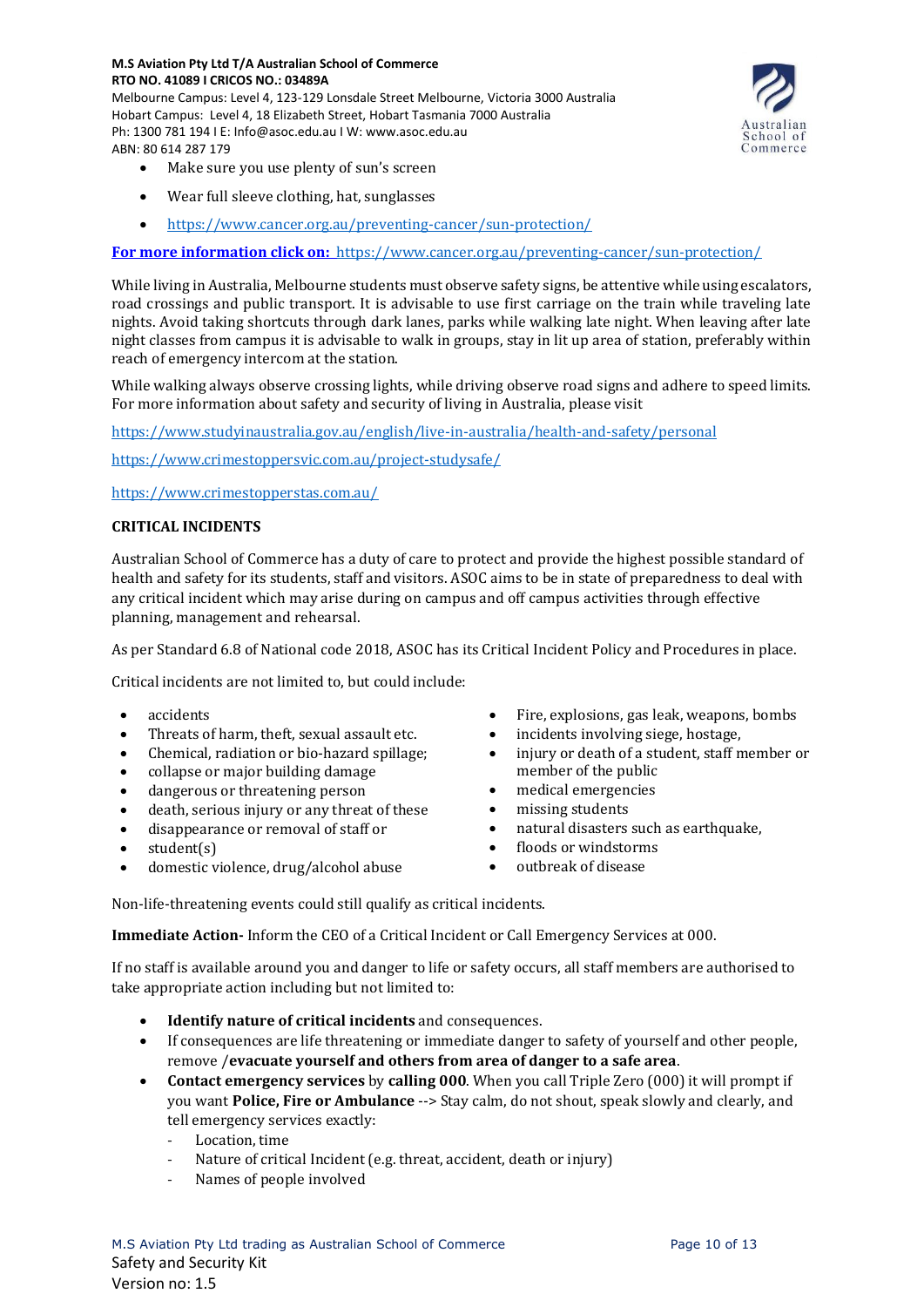Melbourne Campus: Level 4, 123-129 Lonsdale Street Melbourne, Victoria 3000 Australia Hobart Campus: Level 4, 18 Elizabeth Street, Hobart Tasmania 7000 Australia Ph: 1300 781 194 I E: Info@asoc.edu.au I W: www.asoc.edu.au ABN: 80 614 287 179



- After providing details of emergency, **contact CEO as soon as practicable**. If this is not possible, then contact the senior most people available and brief them about the incident and its status along with
	- Location, time, nature of critical incident
	- Names, roles and contact information of people involved.

The CEO will seek information about the incident and make a determination about whether information about the incident should or should not be publicly available. The CEO will issue instructions to urgently deal with any emergency matter.

On receipt of news or information regarding a critical incident, the CEO or senior person will do following:

- Create for themselves a **clear understanding** of the known facts.
- If an emergency exists and emergency services are not contacted already, it is advisable to **contact the relevant emergency services by calling 000** as soon as possible.
- **Ensure safety** of students and staff including evacuation (if not done already).
- If translators are required, contact Translating and Interpreting Services by calling 13 14 50.
- Be present when emergency arrive and liaise with emergency services
- Deploy School resources and supervise critical incident and emergency response.
- If counselling services are required, contact Life Line on 13 11 14
- If the critical incident is at an offshore location, contact the Department of Foreign Affairs and Trade (+61 2 6261 3305 or +61 2 6261 1111) for advice on best way of assisting student.
- Plan an immediate response.
- Plan ongoing strategies.
- Allocate individual roles/responsibilities for ongoing tasks.

## **Procedure:**

**On campus Incidents:** If the incident is on campus and involves death, serious injury or a threat to life or property, the CEO should be contacted immediately.

**Off-campus Incidents:** If the critical incident involves a student or staff member and is off-campus, the person receiving the information must immediately contact the PEO (Sukhdeep Singh, Phone no: +61 0433 549 626).

Any action taken in regard to a critical incident is recorded to include outcomes or evidence if the incident is referred to another person or agency.

For detailed Critical Incident Policy and Procedure visit ASOC websit[e www.asoc.edu.au](http://www.asoc.edu.au/)

## **Critical Incident Management Flowchart**

| <b>Immediate Action</b>                |                                                                                                                                                                              |
|----------------------------------------|------------------------------------------------------------------------------------------------------------------------------------------------------------------------------|
| <b>Witnessing critical</b><br>incident | Contact Emergency Services - Dial 000.<br>Person witnessing critical incident should contact the CEO and other<br>senior staff member (if CEO is not available) immediately. |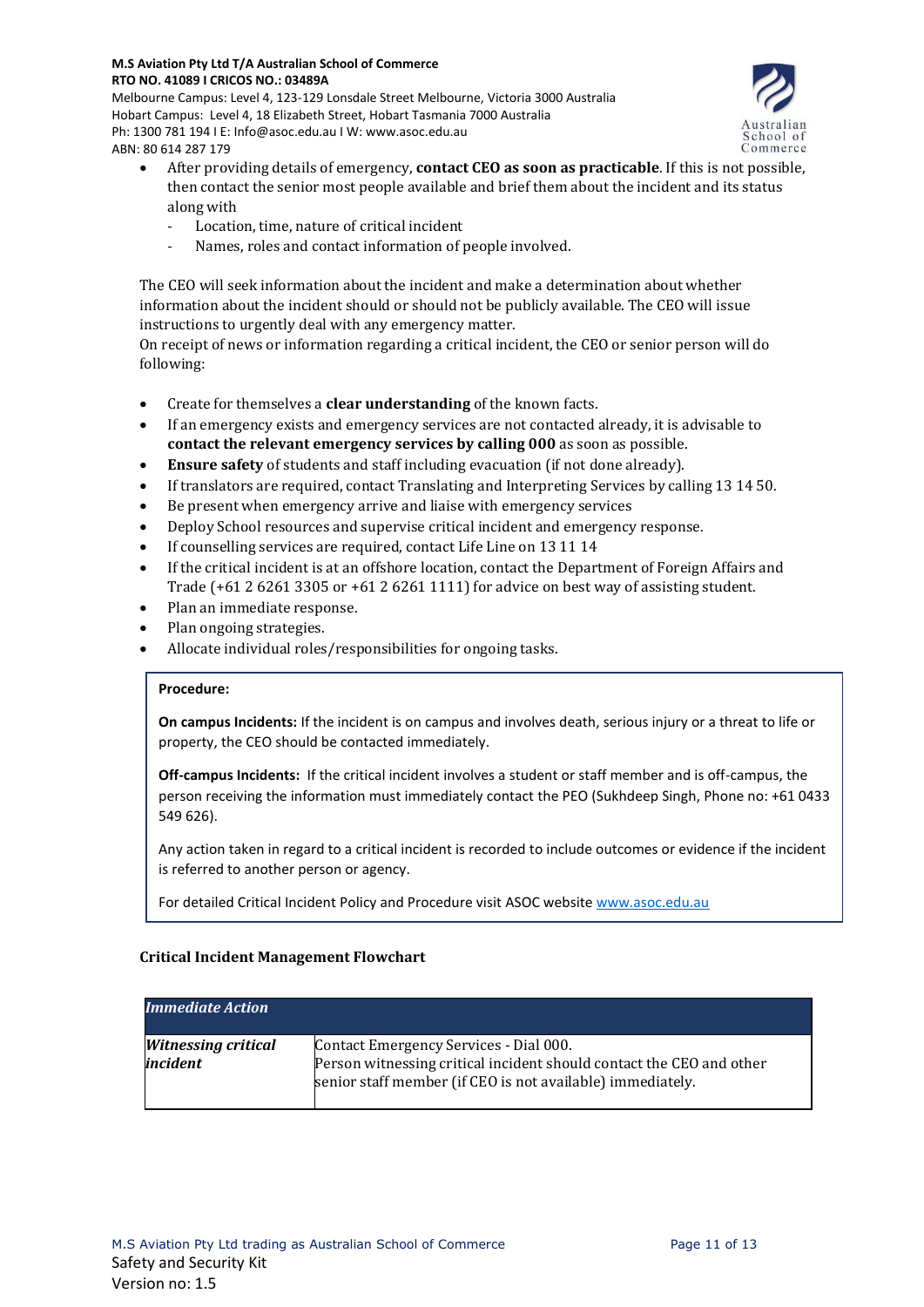Melbourne Campus: Level 4, 123-129 Lonsdale Street Melbourne, Victoria 3000 Australia Hobart Campus: Level 4, 18 Elizabeth Street, Hobart Tasmania 7000 Australia Ph: 1300 781 194 I E: Info@asoc.edu.au I W: www.asoc.edu.au ABN: 80 614 287 179



| 00 <del>01 1</del> 201 17      |                                                                                                                                                                                                                                                                                                                                                                                                                                                                                                                                                                         |  |
|--------------------------------|-------------------------------------------------------------------------------------------------------------------------------------------------------------------------------------------------------------------------------------------------------------------------------------------------------------------------------------------------------------------------------------------------------------------------------------------------------------------------------------------------------------------------------------------------------------------------|--|
| <b>Assess situation: focus</b> | Assess the situation and if immediate danger exists:                                                                                                                                                                                                                                                                                                                                                                                                                                                                                                                    |  |
| on immediate safety of         | Remove yourself and others from area to emergency gathering                                                                                                                                                                                                                                                                                                                                                                                                                                                                                                             |  |
| other students and             | area (refer to evacuation plans in each area)                                                                                                                                                                                                                                                                                                                                                                                                                                                                                                                           |  |
| staff                          |                                                                                                                                                                                                                                                                                                                                                                                                                                                                                                                                                                         |  |
|                                | Contact emergency services by calling 000, when you call Triple Zero<br>(000), it will prompt if you want Police, Fire or Ambulance. Stay calm,<br>do not shout, speak slowly and clearly and tell emergency services exactly<br>where to come. Give an address or location.<br>Contact CEO/senior staff and ASOC first aid officer.                                                                                                                                                                                                                                    |  |
| Critical incident officer      | Create for themselves a clear understanding of the known facts<br>Call 000 if an emergency exists and emergency services are not<br>$\bullet$<br>contacted already.<br>Ensure safety of students and staff including evacuation (if not<br>done already).<br>Be present to liaise with emergency services.<br>Deploy resources and supervise critical incident.<br>Plan an immediate response.<br>Plan ongoing strategies.<br>Allocate individual roles/responsibilities for ongoing tasks.<br>Communicate with families, students, staff and other relevant<br>people. |  |
|                                | Undertake debriefing & identify counselling needs and arrange                                                                                                                                                                                                                                                                                                                                                                                                                                                                                                           |  |
|                                | counselling.                                                                                                                                                                                                                                                                                                                                                                                                                                                                                                                                                            |  |
| <b>Within 24-48 hours</b>      | PEO - Manage the media                                                                                                                                                                                                                                                                                                                                                                                                                                                                                                                                                  |  |
|                                | Prepare a written statement                                                                                                                                                                                                                                                                                                                                                                                                                                                                                                                                             |  |
|                                | Plan ongoing action                                                                                                                                                                                                                                                                                                                                                                                                                                                                                                                                                     |  |
|                                | Based on an evaluation of the critical incident the CEO or most senior                                                                                                                                                                                                                                                                                                                                                                                                                                                                                                  |  |
|                                | person must, where appropriate, implement the following:                                                                                                                                                                                                                                                                                                                                                                                                                                                                                                                |  |
|                                | Contact with next of kin/significant others                                                                                                                                                                                                                                                                                                                                                                                                                                                                                                                             |  |
|                                | Inform ASOC's staff and students.                                                                                                                                                                                                                                                                                                                                                                                                                                                                                                                                       |  |
|                                | Prepare a guideline for staff about what information to give to                                                                                                                                                                                                                                                                                                                                                                                                                                                                                                         |  |
|                                | students in line with privacy policy.                                                                                                                                                                                                                                                                                                                                                                                                                                                                                                                                   |  |
|                                | Prepare a written bulletin for staff and students if the matter is<br>complex.                                                                                                                                                                                                                                                                                                                                                                                                                                                                                          |  |
|                                | Brief staff and delegate a staff member to deal with<br>telephone/counter inquiries.                                                                                                                                                                                                                                                                                                                                                                                                                                                                                    |  |
|                                | Managing any media -PEO or Delegate will be responsible for<br>handing calls and queries from media.                                                                                                                                                                                                                                                                                                                                                                                                                                                                    |  |
|                                | When liaising with media PEO/Delegate must keep privacy<br>legislation in mind and must consult with emergency services<br>prior to providing sensitive information to media, which might                                                                                                                                                                                                                                                                                                                                                                               |  |
|                                | affect function of the emergency services.<br>Identify students and staff members most closely involved with<br>the incident and ensure that they are offered support and                                                                                                                                                                                                                                                                                                                                                                                               |  |
|                                | counselling<br>Arrange a time and place for an initial group/individual debriefing<br>session with Counsellor/s                                                                                                                                                                                                                                                                                                                                                                                                                                                         |  |
|                                | Arrange access to emergency funds if necessary.                                                                                                                                                                                                                                                                                                                                                                                                                                                                                                                         |  |
| <b>Within 7 days</b>           | PEO completes "Incident Report" form                                                                                                                                                                                                                                                                                                                                                                                                                                                                                                                                    |  |
|                                | Record the incident and include the following key details in report:                                                                                                                                                                                                                                                                                                                                                                                                                                                                                                    |  |
|                                | The time of the incident<br>$\bullet$                                                                                                                                                                                                                                                                                                                                                                                                                                                                                                                                   |  |
|                                | The location and nature of the incident                                                                                                                                                                                                                                                                                                                                                                                                                                                                                                                                 |  |
|                                | The names and roles of persons directly involved in the                                                                                                                                                                                                                                                                                                                                                                                                                                                                                                                 |  |
|                                | critical incident                                                                                                                                                                                                                                                                                                                                                                                                                                                                                                                                                       |  |